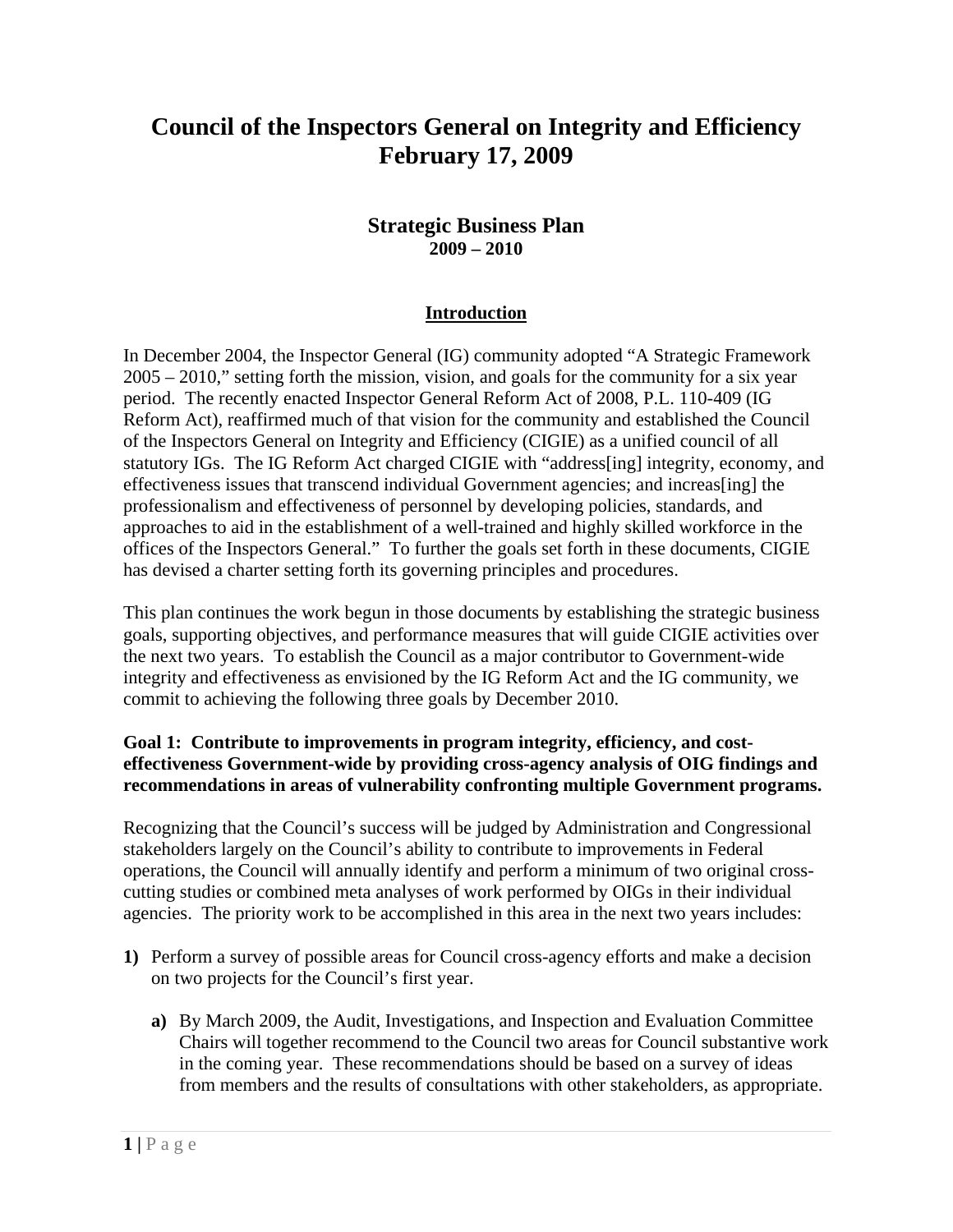- **b)** By April 2009, the Executive Council will identify Council members to lead each of the approved efforts.
- **c)** By December 2009, draft reports on each of these projects will be submitted to the Council.
- **2)** By January 2010, the Audit, Investigations, and Inspection and Evaluation Committee Chairs will together recommend to the Council two areas for Council substantive work in 2010. The recommendations will be considered by the Council in February 2010, the Executive Council will identify the members to lead the efforts in March 2010, and draft reports on the projects will be submitted to the full Council by December 2010.

#### **Goal 2: Increase the professionalism and effectiveness of the IG community workforce.**

To reach this goal, the Council will work to establish an IG community-wide training structure, consisting of one or more professional academies, presenting high quality, costefficient professional training to IG staff. Building on already existing efforts and keeping a close eye on costs, the Council will work through its committee structure to review existing training opportunities available to OIG staff and identify opportunities for Council members to work together to fill currently unmet training needs. The priority work to be accomplished in this area in the next two years includes:

- 1) As audit, investigation, and inspection/evaluation are the primary professional skills needed by an OIG, the Council will begin its training efforts there.
	- a) By July 2009, the Council's Human Resources (HR) Committee will present to the full Council an analysis of current training available in the community, options for consolidating and/or enhancing current training performed by individual members of the community, and where there remain unmet needs that could most effectively be addressed through an IG academy(ies). In preparing this analysis and recommended action plan, the HR Committee will coordinate and consult with the Audit, Investigations, and Inspection and Evaluation Committees.
	- b) By January 2010, the approved training plans will be implemented and the first sessions of any audit, investigations, or inspection/evaluation classes to be run under the authority of the Council will commence.
- 2) Recognizing that there is a need for leadership, management and other professional expertise within the IG community, the Council will also examine these areas:
	- a) By December 2009, the HR Committee will survey the community to determine if other training needs specific to the IG community could best be met cooperatively by the Council, and provide its recommendations to the Council.
	- b) By July 2010, the Council will begin implementation of the approved Human Resources Committee training recommendations.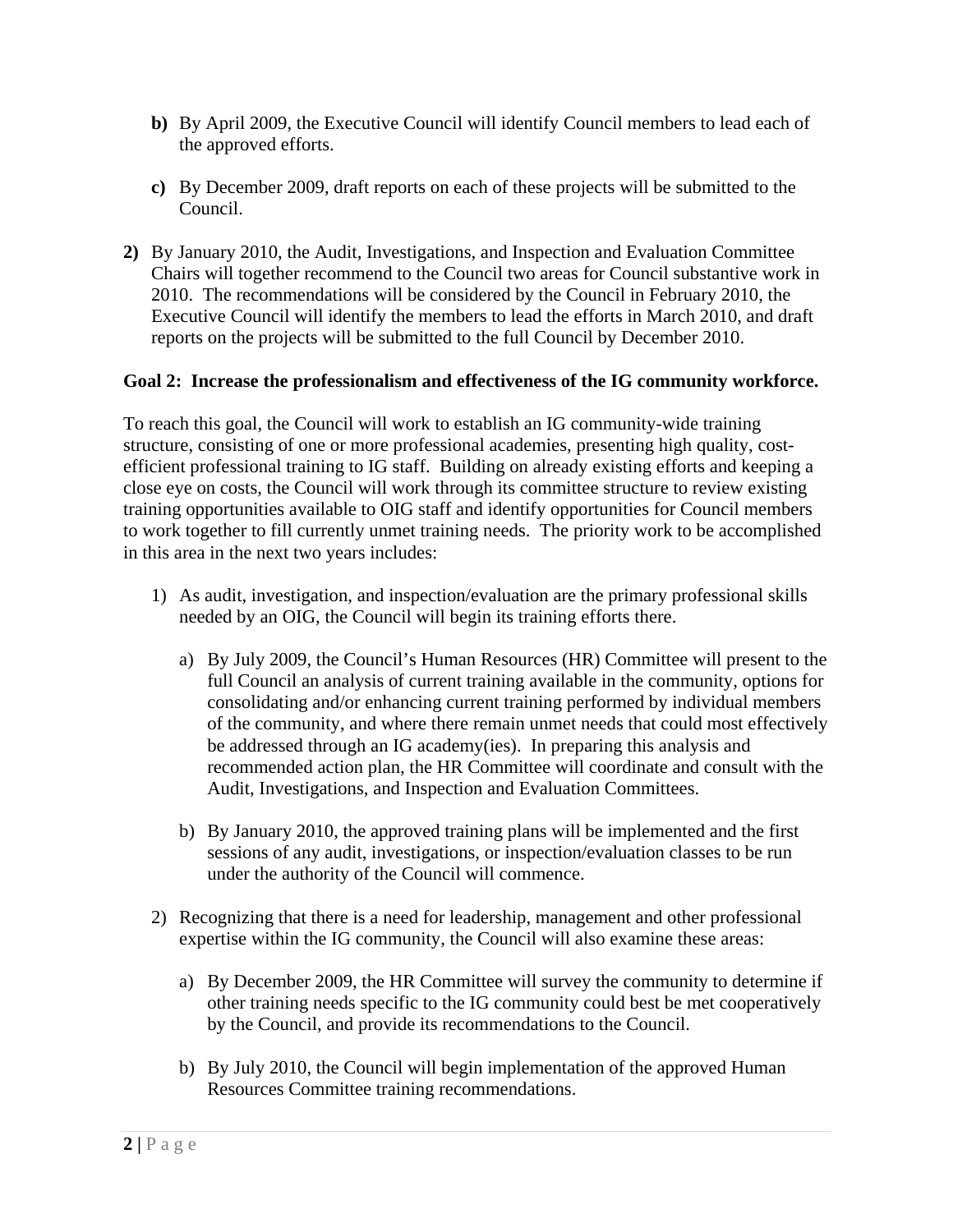## **Goal 3**: **Create an effectively functioning Council able to meet its vision, mission, and goals.**

For the Council to deliver the results expected of it, it must be effectively organized in terms of budget, staff, and membership committees. The priority work to be accomplished in this area in the next two years includes:

- 1) Establish permanent Council operations to effectively support Council goals in a manner that promotes cost-efficiency and integrity. To this end, the Council will establish an administrative operations task force, reporting to the Executive Council, which will:
	- a) By July 2009, recommend for agreement by CIGIE:
		- a staffing plan, including necessary position descriptions and organizational charts;
		- a financial plan, including funding, budget formulation, and expenditure controls;
		- an established revolving fund for monies to be transferred in (IGATI, IGCIA, etc.);
		- an accountability plan, including how the Council staff will meet the Office of Management and Budget (OMB) A-123 management control requirements, secure annual financial audits, maintain staff performance accountability, and report to the full membership on its activities; and
		- any other necessary administrative arrangements pertaining to facilities, equipment, procurement, etc.
	- b) By October 2009, oversee full implementation of the approved plans.
	- c) By April 2010, provide to the full Council an evaluation of the first six months of full Council operations and recommend any necessary adjustments.
- 2) To most effectively use the time and expertise of its members in the furtherance of our joint mission, vision, and goals, the Council will:
	- a) Work through the current committee leadership to update the committee structure and charters, with special attention paid to meeting new requirements (e.g., Integrity Committee provisions regarding coverage of senior OIG staff, investigation procedures, and reports) set in the IG Reform Act. The revised structure and charters will be submitted to the full Council for consideration and elections will be held for new committee chairs by April 2009.
	- b) Work through the Deputy IGs to review the Strategic Framework, Charter, and Strategic Business Plan, and recommend updates and changes. The revised documents will be submitted to the full Council for adoption by December 2010.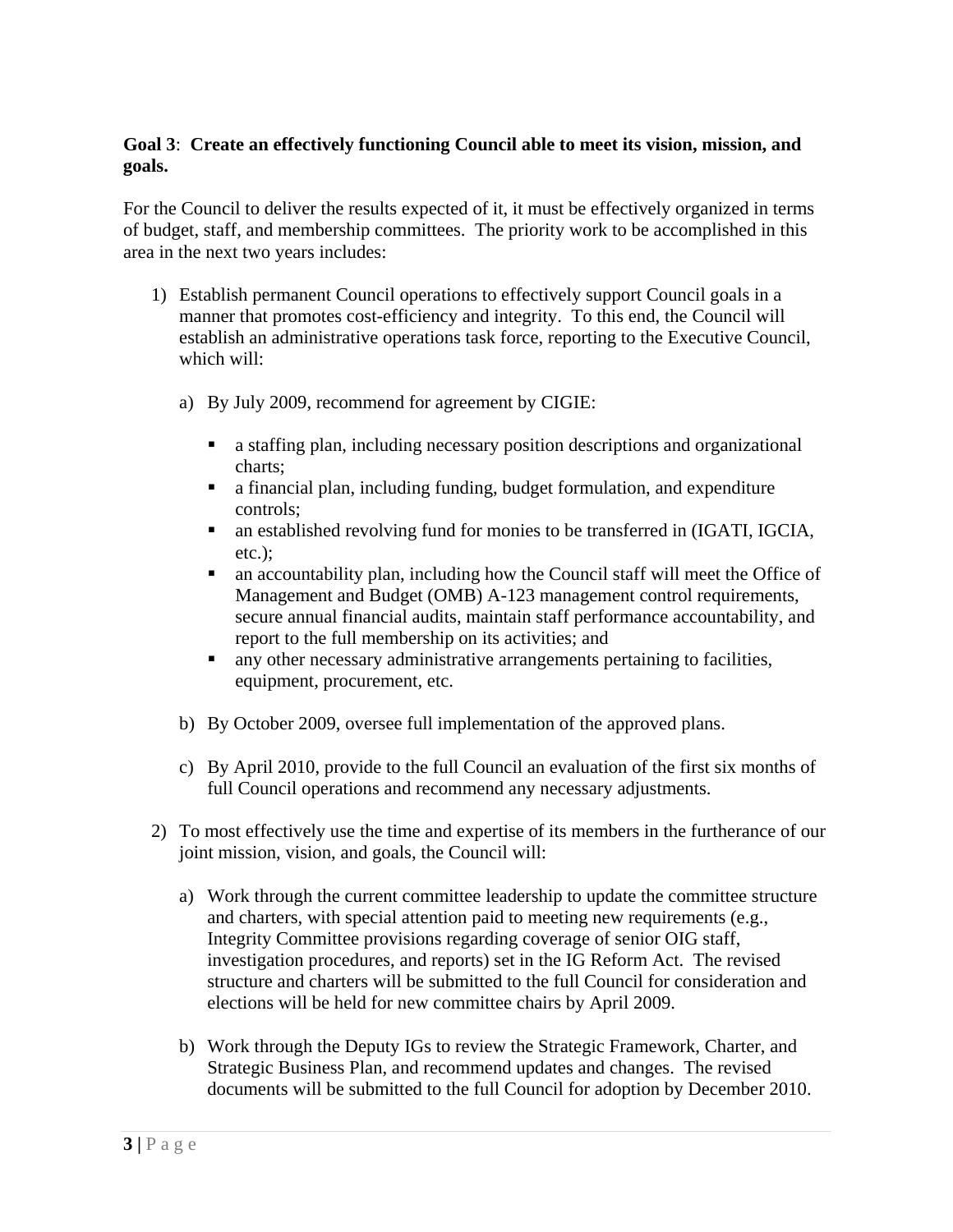# *Performance Measures:*

The Executive Council will continually monitor progress on the activities necessary to reach the outlined goals. During the first year of operations, we will track each of the following measures in order to establish a baseline of operations. Using this information, the Executive Council will then set performance targets for each of these measures for the second year of operation. Targets and performance measures will be revised by the Executive Council annually and shared with the full membership.

- Percentage of Strategic Business Plan milestones that are met by the Council.
- Results of an independent review of the management structure and controls covering Council operations.
- Results of a 2010 financial audit of Council operations.
- Results of a 2010 member satisfaction survey on Council activities, including any training functions.
- Percentage of Council program improvement recommendations that are actively considered and/or adopted by Administration or Congressional decision-makers.
- Results of feedback on Council activities solicited from Administration and Congressional stakeholders.